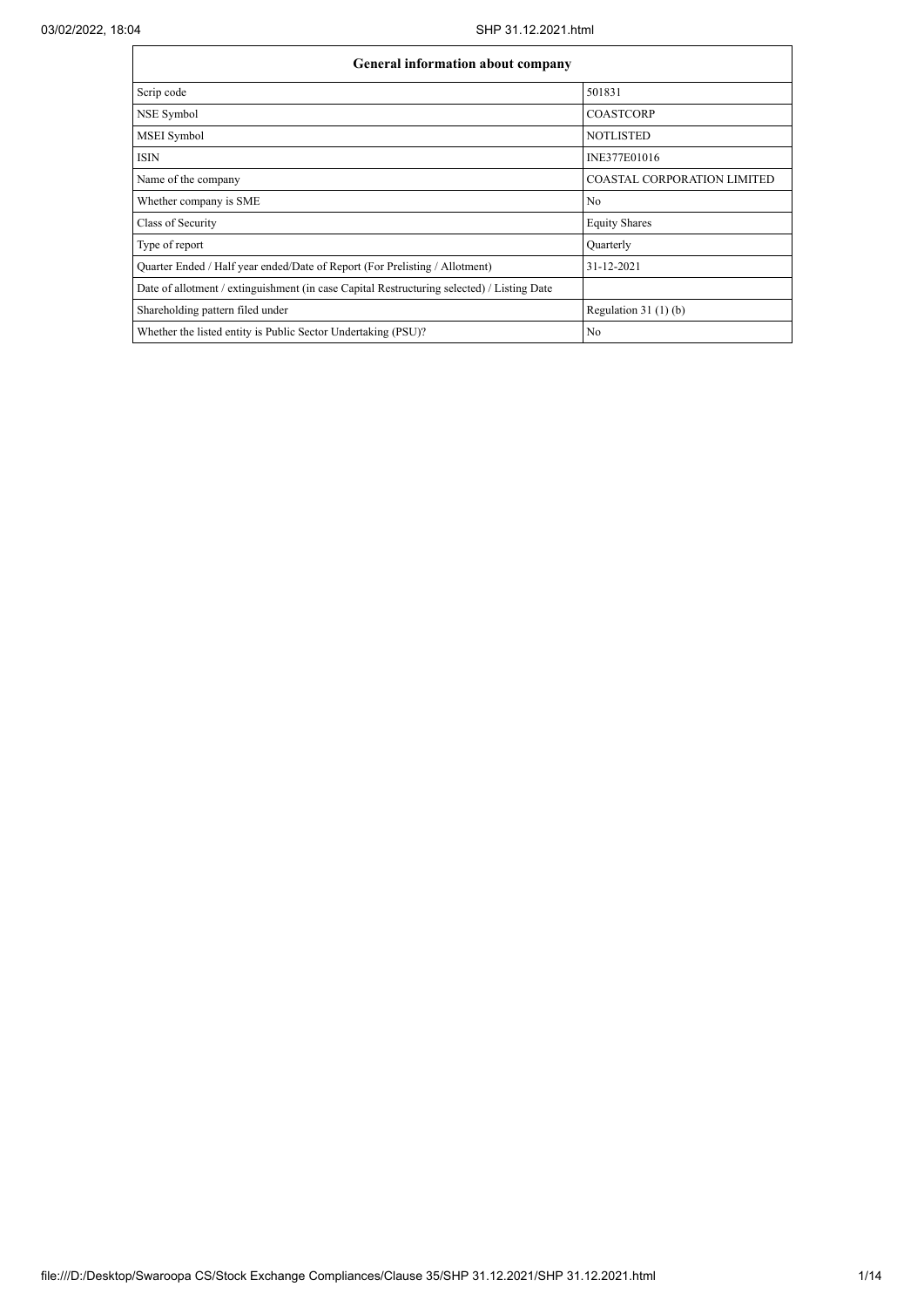|                | <b>Declaration</b>                                                                        |                |                                |                       |                             |  |  |  |  |  |
|----------------|-------------------------------------------------------------------------------------------|----------------|--------------------------------|-----------------------|-----------------------------|--|--|--|--|--|
| Sr.<br>No.     | Particular                                                                                | Yes/No         | Promoter and<br>Promoter Group | Public<br>shareholder | Non Promoter-<br>Non Public |  |  |  |  |  |
|                | Whether the Listed Entity has issued any partly paid up shares?                           | N <sub>o</sub> | N <sub>o</sub>                 | N <sub>o</sub>        | N <sub>o</sub>              |  |  |  |  |  |
| $\overline{c}$ | Whether the Listed Entity has issued any Convertible Securities                           | N <sub>o</sub> | No                             | N <sub>0</sub>        | No                          |  |  |  |  |  |
| 3              | Whether the Listed Entity has issued any Warrants?                                        | <b>Yes</b>     | Yes                            | N <sub>o</sub>        | N <sub>0</sub>              |  |  |  |  |  |
| 4              | Whether the Listed Entity has any shares against which<br>depository receipts are issued? | N <sub>0</sub> | N <sub>o</sub>                 | N <sub>0</sub>        | N <sub>0</sub>              |  |  |  |  |  |
| 5              | Whether the Listed Entity has any shares in locked-in?                                    | Yes            | Yes                            | N <sub>o</sub>        | N <sub>0</sub>              |  |  |  |  |  |
| 6              | Whether any shares held by promoters are pledge or otherwise<br>encumbered?               | N <sub>0</sub> | N <sub>o</sub>                 |                       |                             |  |  |  |  |  |
| 7              | Whether company has equity shares with differential voting<br>rights?                     | N <sub>o</sub> | N <sub>o</sub>                 | No                    | N <sub>o</sub>              |  |  |  |  |  |
| 8              | Whether the listed entity has any significant beneficial owner?                           | Yes            |                                |                       |                             |  |  |  |  |  |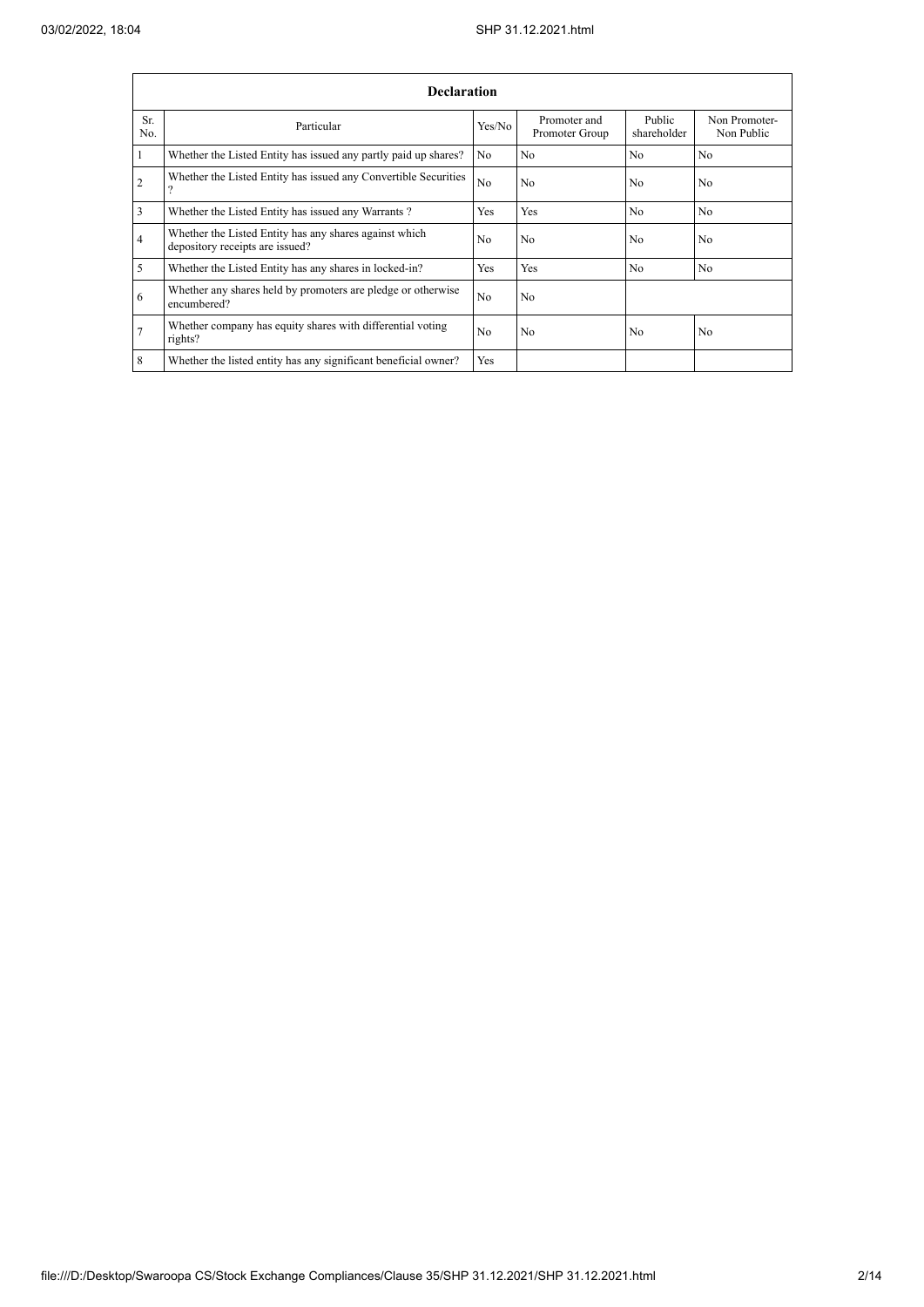$\mathsf{r}$ 

 $\overline{\phantom{0}}$ 

|                          | Table I - Summary Statement holding of specified securities |              |                       |                             |                          |                              |                                        |                                                                  |               |          |                                   |  |  |
|--------------------------|-------------------------------------------------------------|--------------|-----------------------|-----------------------------|--------------------------|------------------------------|----------------------------------------|------------------------------------------------------------------|---------------|----------|-----------------------------------|--|--|
|                          | Category<br>of<br>shareholder<br>(II)                       | Nos. Of      | No. of<br>fully paid  | No. Of<br>Partly<br>paid-up | No. Of<br>shares         | Total nos.<br>shares         | Shareholding as a<br>% of total no. of | Number of Voting Rights held in each<br>class of securities (IX) |               |          |                                   |  |  |
| Category<br>$($ $\Gamma$ |                                                             | shareholders | up equity             | equity                      | underlying<br>Depository | held (VII)                   | shares (calculated<br>as per SCRR,     | No of Voting (XIV) Rights                                        |               |          | Total as a<br>$%$ of<br>$(A+B+C)$ |  |  |
|                          |                                                             | (III)        | shares<br>held $(IV)$ | shares<br>held<br>(V)       | Receipts<br>(VI)         | $= (IV) +$<br>$(V)$ + $(VI)$ | 1957) (VIII) As a<br>% of $(A+B+C2)$   | Class eg:<br>X                                                   | Class<br>eg:y | Total    |                                   |  |  |
| (A)                      | Promoter<br>&<br>Promoter<br>Group                          | 12           | 3857390               |                             |                          | 3857390                      | 36.12                                  | 3857390                                                          |               | 3857390  | 36.12                             |  |  |
| (B)                      | Public                                                      | 7956         | 6821410               |                             |                          | 6821410                      | 63.88                                  | 6821410                                                          |               | 6821410  | 63.88                             |  |  |
| (C)                      | Non<br>Promoter-<br>Non Public                              |              |                       |                             |                          |                              |                                        |                                                                  |               |          |                                   |  |  |
| (C1)                     | <b>Shares</b><br>underlying<br><b>DRs</b>                   |              |                       |                             |                          |                              |                                        |                                                                  |               |          |                                   |  |  |
| (C2)                     | Shares held<br>by<br>Employee<br>Trusts                     |              |                       |                             |                          |                              |                                        |                                                                  |               |          |                                   |  |  |
|                          | Total                                                       | 7968         | 10678800              |                             |                          | 10678800                     | 100                                    | 10678800                                                         |               | 10678800 | 100                               |  |  |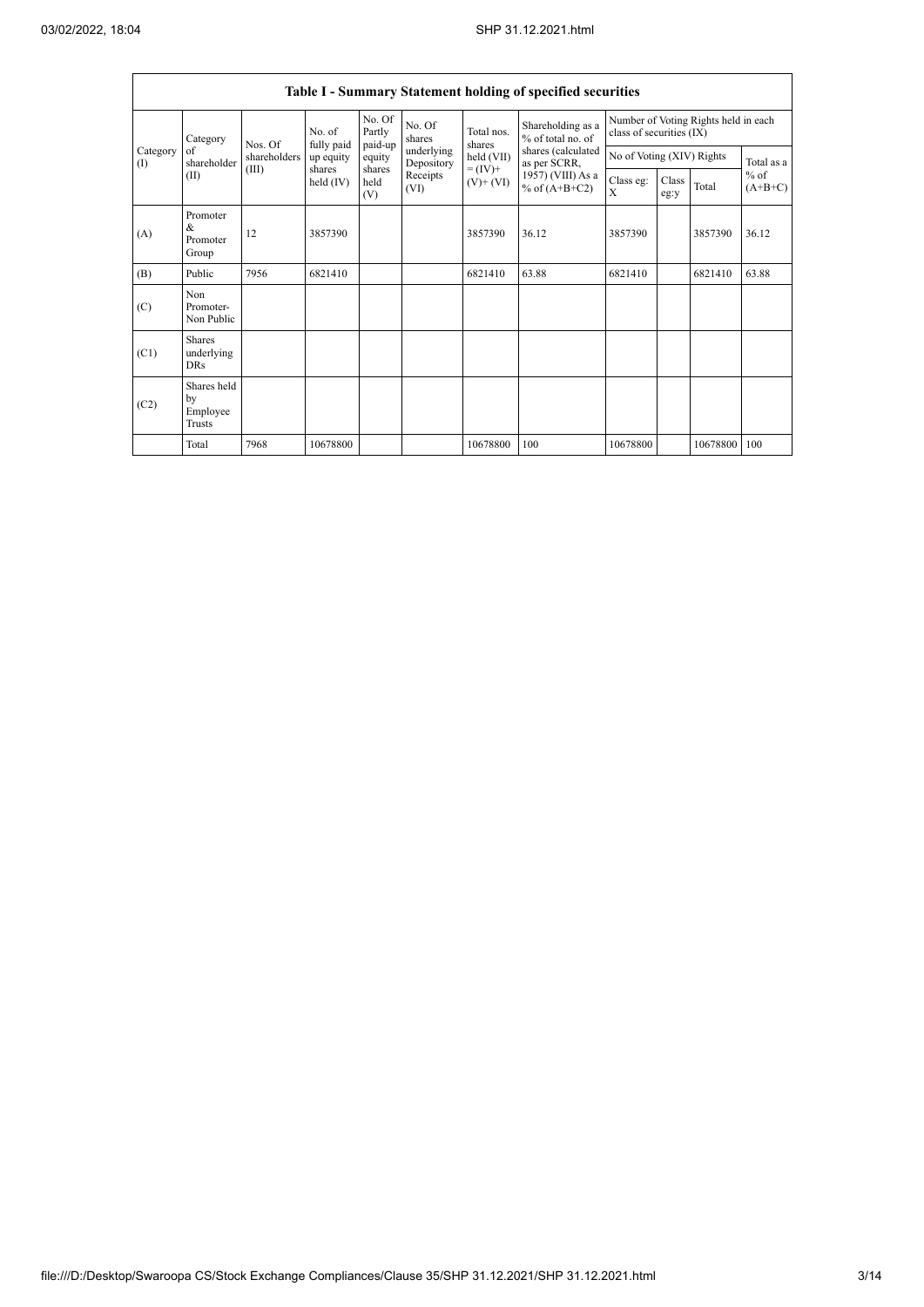|                 |                                                |                                          |                                                                             |                                                                                                                  | Table I - Summary Statement holding of specified securities                                                                                                                     |                                          |                                                  |                                                                               |                                                  |                                       |
|-----------------|------------------------------------------------|------------------------------------------|-----------------------------------------------------------------------------|------------------------------------------------------------------------------------------------------------------|---------------------------------------------------------------------------------------------------------------------------------------------------------------------------------|------------------------------------------|--------------------------------------------------|-------------------------------------------------------------------------------|--------------------------------------------------|---------------------------------------|
| Category<br>(1) | Category<br>of<br>shareholder<br>(II)<br>(X)   | No. Of<br><b>Shares</b><br>Underlying    | No. of<br><b>Shares</b><br>Underlying<br>Outstanding<br>Warrants<br>$(X_i)$ | No. Of Shares<br>Underlying<br>Outstanding<br>convertible<br>securities and<br>No. Of<br>Warrants $(X_i)$<br>(a) | Shareholding, as a<br>% assuming full<br>conversion of<br>convertible securities<br>(as a percentage of<br>diluted share capital)<br>$(XI) = (VII)+(X) As$<br>a % of $(A+B+C2)$ | Number of<br>Locked in<br>shares $(XII)$ |                                                  | Number of<br><b>Shares</b><br>pledged or<br>otherwise<br>encumbered<br>(XIII) |                                                  | Number of<br>equity shares<br>held in |
|                 |                                                | Outstanding<br>convertible<br>securities |                                                                             |                                                                                                                  |                                                                                                                                                                                 | No. (a)                                  | As a<br>$%$ of<br>total<br>Shares<br>held<br>(b) | No.<br>(a)                                                                    | As a<br>$%$ of<br>total<br>Shares<br>held<br>(b) | dematerialized<br>form $(XIV)$        |
| (A)             | Promoter<br>&<br>Promoter<br>Group             |                                          | 900000                                                                      | 900000                                                                                                           | 41.09                                                                                                                                                                           | 510000 13.22                             |                                                  |                                                                               |                                                  | 3857390                               |
| (B)             | Public                                         |                                          |                                                                             |                                                                                                                  | 58.91                                                                                                                                                                           |                                          |                                                  |                                                                               |                                                  | 5839073                               |
| (C)             | Non<br>Promoter-<br>Non Public                 |                                          |                                                                             |                                                                                                                  |                                                                                                                                                                                 |                                          |                                                  |                                                                               |                                                  |                                       |
| (C1)            | <b>Shares</b><br>underlying<br><b>DRs</b>      |                                          |                                                                             |                                                                                                                  |                                                                                                                                                                                 |                                          |                                                  |                                                                               |                                                  |                                       |
| (C2)            | Shares held<br>by<br>Employee<br><b>Trusts</b> |                                          |                                                                             |                                                                                                                  |                                                                                                                                                                                 |                                          |                                                  |                                                                               |                                                  |                                       |
|                 | Total                                          |                                          | 900000                                                                      | 900000                                                                                                           | 100                                                                                                                                                                             | 510000 4.78                              |                                                  |                                                                               |                                                  | 9696463                               |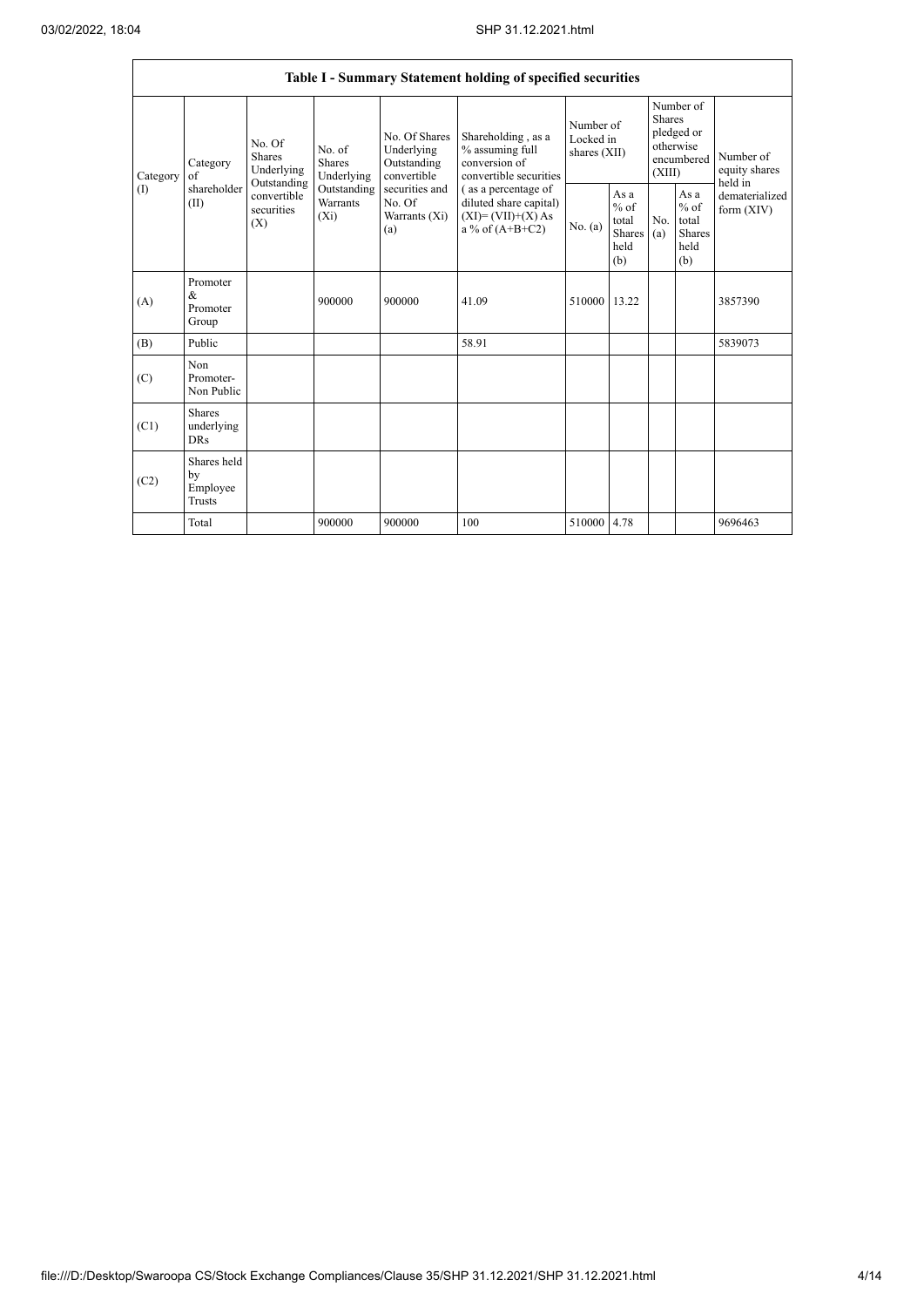|                                                                                                | Table II - Statement showing shareholding pattern of the Promoter and Promoter Group                                |                                                                              |                                             |                                 |                                    |                             |                                           |                           |               |                                      |                           |  |  |
|------------------------------------------------------------------------------------------------|---------------------------------------------------------------------------------------------------------------------|------------------------------------------------------------------------------|---------------------------------------------|---------------------------------|------------------------------------|-----------------------------|-------------------------------------------|---------------------------|---------------|--------------------------------------|---------------------------|--|--|
|                                                                                                |                                                                                                                     |                                                                              |                                             | No.<br>Of                       | No. Of                             | Total nos.                  | Shareholding<br>as a % of<br>total no. of | class of securities (IX)  |               | Number of Voting Rights held in each |                           |  |  |
| Sr.                                                                                            | Category &<br>Name of the<br>Shareholders (I)                                                                       | Nos. Of<br>shareholders<br>(III)                                             | No. of<br>fully paid<br>up equity<br>shares | Partly<br>paid-<br>up           | shares<br>underlying<br>Depository | shares<br>held<br>$(VII) =$ | shares<br>(calculated as<br>per SCRR,     | No of Voting (XIV) Rights |               |                                      | Total<br>as a %<br>of     |  |  |
|                                                                                                |                                                                                                                     |                                                                              | held $(IV)$                                 | equity<br>shares<br>held<br>(V) | Receipts<br>(VI)                   | $(IV)^+$<br>$(V)$ + $(VI)$  | 1957) (VIII)<br>As a % of<br>$(A+B+C2)$   | Class eg:<br>X            | Class<br>eg:y | Total                                | Total<br>Voting<br>rights |  |  |
| А                                                                                              | Table II - Statement showing shareholding pattern of the Promoter and Promoter Group                                |                                                                              |                                             |                                 |                                    |                             |                                           |                           |               |                                      |                           |  |  |
| (1)                                                                                            | Indian                                                                                                              |                                                                              |                                             |                                 |                                    |                             |                                           |                           |               |                                      |                           |  |  |
| (a)                                                                                            | Individuals/Hindu<br>undivided Family                                                                               | 11                                                                           | 3178102                                     |                                 |                                    | 3178102                     | 29.76                                     | 3178102                   |               | 3178102                              | 29.76                     |  |  |
| (d)                                                                                            | Any Other<br>(specify)                                                                                              | $\mathbf{1}$                                                                 | 679288                                      |                                 |                                    | 679288                      | 6.36                                      | 679288                    |               | 679288                               | 6.36                      |  |  |
| Sub-Total<br>(A)(1)                                                                            |                                                                                                                     | 12                                                                           | 3857390                                     |                                 |                                    | 3857390                     | 36.12                                     | 3857390                   |               | 3857390                              | 36.12                     |  |  |
| (2)                                                                                            | Foreign                                                                                                             |                                                                              |                                             |                                 |                                    |                             |                                           |                           |               |                                      |                           |  |  |
| Total<br>Shareholding<br>of Promoter<br>and<br>Promoter<br>Group $(A)=$<br>$(A)(1)+(A)$<br>(2) |                                                                                                                     | 12                                                                           | 3857390                                     |                                 |                                    | 3857390                     | 36.12                                     | 3857390                   |               | 3857390                              | 36.12                     |  |  |
| B                                                                                              |                                                                                                                     | Table III - Statement showing shareholding pattern of the Public shareholder |                                             |                                 |                                    |                             |                                           |                           |               |                                      |                           |  |  |
| (1)                                                                                            | Institutions                                                                                                        |                                                                              |                                             |                                 |                                    |                             |                                           |                           |               |                                      |                           |  |  |
| (3)                                                                                            | Non-institutions                                                                                                    |                                                                              |                                             |                                 |                                    |                             |                                           |                           |               |                                      |                           |  |  |
| (a(i))                                                                                         | Individuals -<br>i.Individual<br>shareholders<br>holding nominal<br>share capital up<br>to Rs. 2 lakhs.             | 7495                                                                         | 2519322                                     |                                 |                                    | 2519322                     | 23.59                                     | 2519322                   |               | 2519322                              | 23.59                     |  |  |
| (a(ii))                                                                                        | Individuals - ii.<br>Individual<br>shareholders<br>holding nominal<br>share capital in<br>excess of Rs. 2<br>lakhs. | 23                                                                           | 3601134                                     |                                 |                                    | 3601134                     | 33.72                                     | 3601134                   |               | 3601134                              | 33.72                     |  |  |
| (e)                                                                                            | Any Other<br>(specify)                                                                                              | 438                                                                          | 700954                                      |                                 |                                    | 700954                      | 6.56                                      | 700954                    |               | 700954                               | 6.56                      |  |  |
| Sub-Total<br>(B)(3)                                                                            |                                                                                                                     | 7956                                                                         | 6821410                                     |                                 |                                    | 6821410                     | 63.88                                     | 6821410                   |               | 6821410                              | 63.88                     |  |  |
| <b>Total Public</b><br>Shareholding<br>$(B)=(B)(1)+$<br>$(B)(2)+(B)$<br>(3)                    |                                                                                                                     | 7956                                                                         | 6821410                                     |                                 |                                    | 6821410                     | 63.88                                     | 6821410                   |               | 6821410                              | 63.88                     |  |  |
| $\mathbf C$                                                                                    | Table IV - Statement showing shareholding pattern of the Non Promoter- Non Public shareholder                       |                                                                              |                                             |                                 |                                    |                             |                                           |                           |               |                                      |                           |  |  |
| Total (<br>$A+B+C2$ )                                                                          |                                                                                                                     | 7968                                                                         | 10678800                                    |                                 |                                    | 10678800                    | 100                                       | 10678800                  |               | 10678800                             | 100                       |  |  |
| Total<br>$(A+B+C)$                                                                             |                                                                                                                     | 7968                                                                         | 10678800                                    |                                 |                                    | 10678800                    | 100                                       | 10678800                  |               | 10678800                             | 100                       |  |  |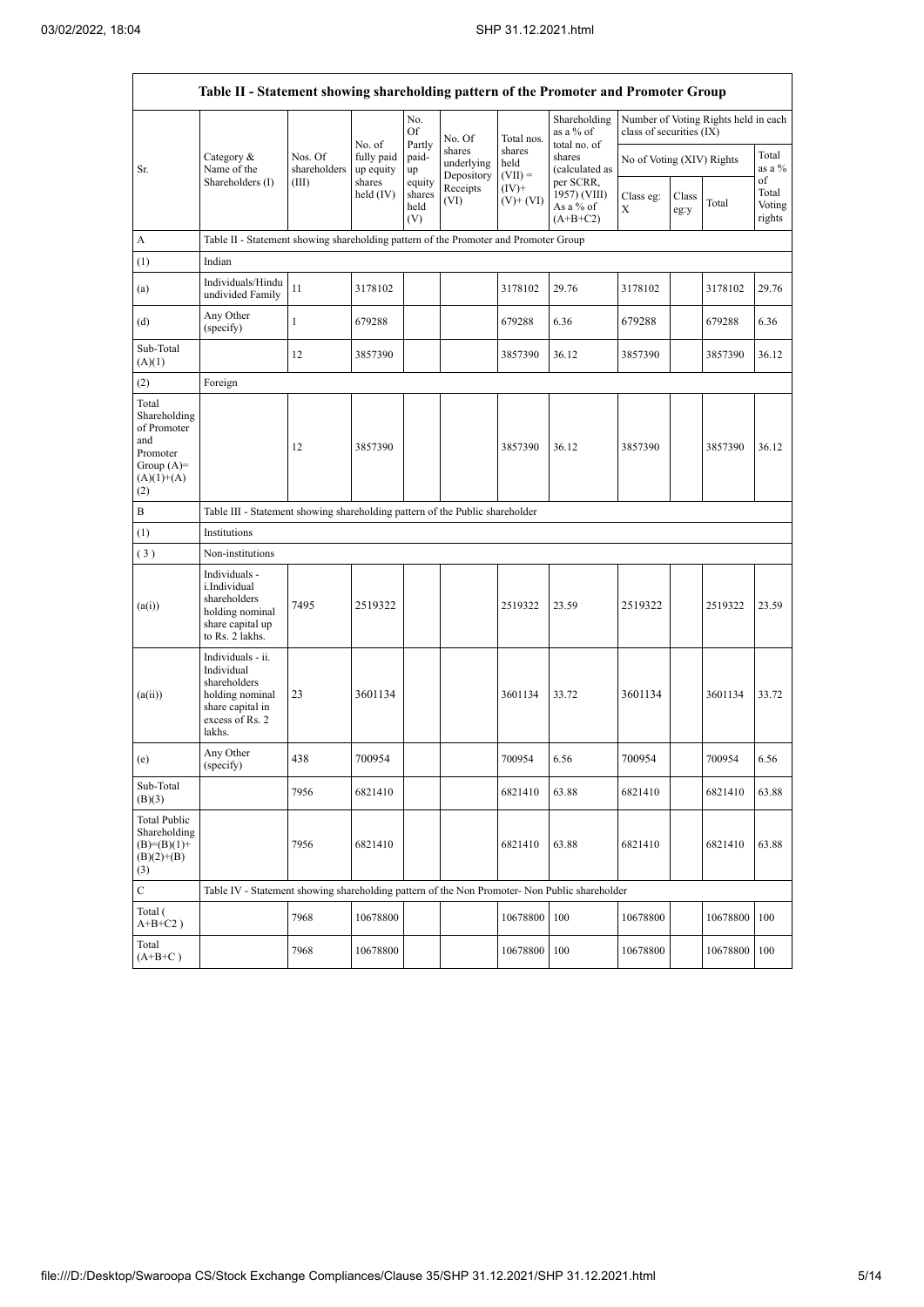| Table II - Statement showing shareholding pattern of the Promoter and Promoter Group    |                                                 |                                                                                      |                                                                |                                                                                                                 |                                        |                                                  |                         |                                                         |                                       |  |  |  |
|-----------------------------------------------------------------------------------------|-------------------------------------------------|--------------------------------------------------------------------------------------|----------------------------------------------------------------|-----------------------------------------------------------------------------------------------------------------|----------------------------------------|--------------------------------------------------|-------------------------|---------------------------------------------------------|---------------------------------------|--|--|--|
| Sr.                                                                                     | No. Of<br>Shares<br>Underlying                  | No. of<br>Shares<br>Underlying                                                       | No. Of Shares<br>Underlying<br>Outstanding                     | Shareholding, as a $%$<br>assuming full conversion<br>of convertible securities (<br>as a percentage of diluted | Number of<br>Locked in<br>shares (XII) |                                                  | <b>Shares</b><br>(XIII) | Number of<br>pledged or<br>otherwise<br>encumbered      | Number of<br>equity shares<br>held in |  |  |  |
|                                                                                         | Outstanding<br>convertible<br>securities<br>(X) | Outstanding<br>Warrants<br>$(X_i)$                                                   | convertible<br>securities and<br>No. Of Warrants<br>$(X_i)(a)$ | share capital) (XI)=<br>$(VII)+(X)$ As a % of<br>$(A+B+C2)$                                                     | No. (a)                                | As a<br>$%$ of<br>total<br>Shares<br>held<br>(b) | No.<br>(a)              | As a<br>$%$ of<br>total<br><b>Shares</b><br>held<br>(b) | dematerialized<br>form $(XIV)$        |  |  |  |
| A                                                                                       |                                                 | Table II - Statement showing shareholding pattern of the Promoter and Promoter Group |                                                                |                                                                                                                 |                                        |                                                  |                         |                                                         |                                       |  |  |  |
| (1)                                                                                     | Indian                                          |                                                                                      |                                                                |                                                                                                                 |                                        |                                                  |                         |                                                         |                                       |  |  |  |
| (a)                                                                                     |                                                 | 900000                                                                               | 900000                                                         | 35.22                                                                                                           | 510000                                 | 16.05                                            |                         |                                                         | 3178102                               |  |  |  |
| (d)                                                                                     |                                                 | $\theta$                                                                             | $\theta$                                                       | 5.87                                                                                                            | $\theta$                               | $\theta$                                         |                         |                                                         | 679288                                |  |  |  |
| Sub-Total (A)<br>(1)                                                                    |                                                 | 900000                                                                               | 900000                                                         | 41.09                                                                                                           | 510000                                 | 13.22                                            |                         |                                                         | 3857390                               |  |  |  |
| (2)                                                                                     | Foreign                                         |                                                                                      |                                                                |                                                                                                                 |                                        |                                                  |                         |                                                         |                                       |  |  |  |
| Total<br>Shareholding<br>of Promoter<br>and Promoter<br>Group $(A)=$<br>$(A)(1)+(A)(2)$ |                                                 | 900000                                                                               | 900000                                                         | 41.09                                                                                                           | 510000 13.22                           |                                                  |                         |                                                         | 3857390                               |  |  |  |
| B                                                                                       |                                                 |                                                                                      |                                                                | Table III - Statement showing shareholding pattern of the Public shareholder                                    |                                        |                                                  |                         |                                                         |                                       |  |  |  |
| (1)                                                                                     | <b>Institutions</b>                             |                                                                                      |                                                                |                                                                                                                 |                                        |                                                  |                         |                                                         |                                       |  |  |  |
| (3)                                                                                     | Non-institutions                                |                                                                                      |                                                                |                                                                                                                 |                                        |                                                  |                         |                                                         |                                       |  |  |  |
| (a(i))                                                                                  |                                                 |                                                                                      |                                                                | 21.76                                                                                                           |                                        |                                                  |                         |                                                         | 1750085                               |  |  |  |
| (a(ii))                                                                                 |                                                 |                                                                                      |                                                                | 31.1                                                                                                            |                                        |                                                  |                         |                                                         | 3598734                               |  |  |  |
| (e)                                                                                     |                                                 |                                                                                      |                                                                | 6.05                                                                                                            |                                        |                                                  |                         |                                                         | 490254                                |  |  |  |
| Sub-Total (B)<br>(3)                                                                    |                                                 |                                                                                      |                                                                | 58.91                                                                                                           |                                        |                                                  |                         |                                                         | 5839073                               |  |  |  |
| <b>Total Public</b><br>Shareholding<br>$(B)=(B)(1)+$<br>$(B)(2)+(B)(3)$                 |                                                 |                                                                                      |                                                                | 58.91                                                                                                           |                                        |                                                  |                         |                                                         | 5839073                               |  |  |  |
| C                                                                                       |                                                 |                                                                                      |                                                                | Table IV - Statement showing shareholding pattern of the Non Promoter- Non Public shareholder                   |                                        |                                                  |                         |                                                         |                                       |  |  |  |
| Total (<br>$A+B+C2$ )                                                                   |                                                 | 900000                                                                               | 900000                                                         | 100                                                                                                             | 510000                                 | 4.78                                             |                         |                                                         | 9696463                               |  |  |  |
| Total<br>$(A+B+C)$                                                                      |                                                 | 900000                                                                               | 900000                                                         | 100                                                                                                             | 510000                                 | 4.78                                             |                         |                                                         | 9696463                               |  |  |  |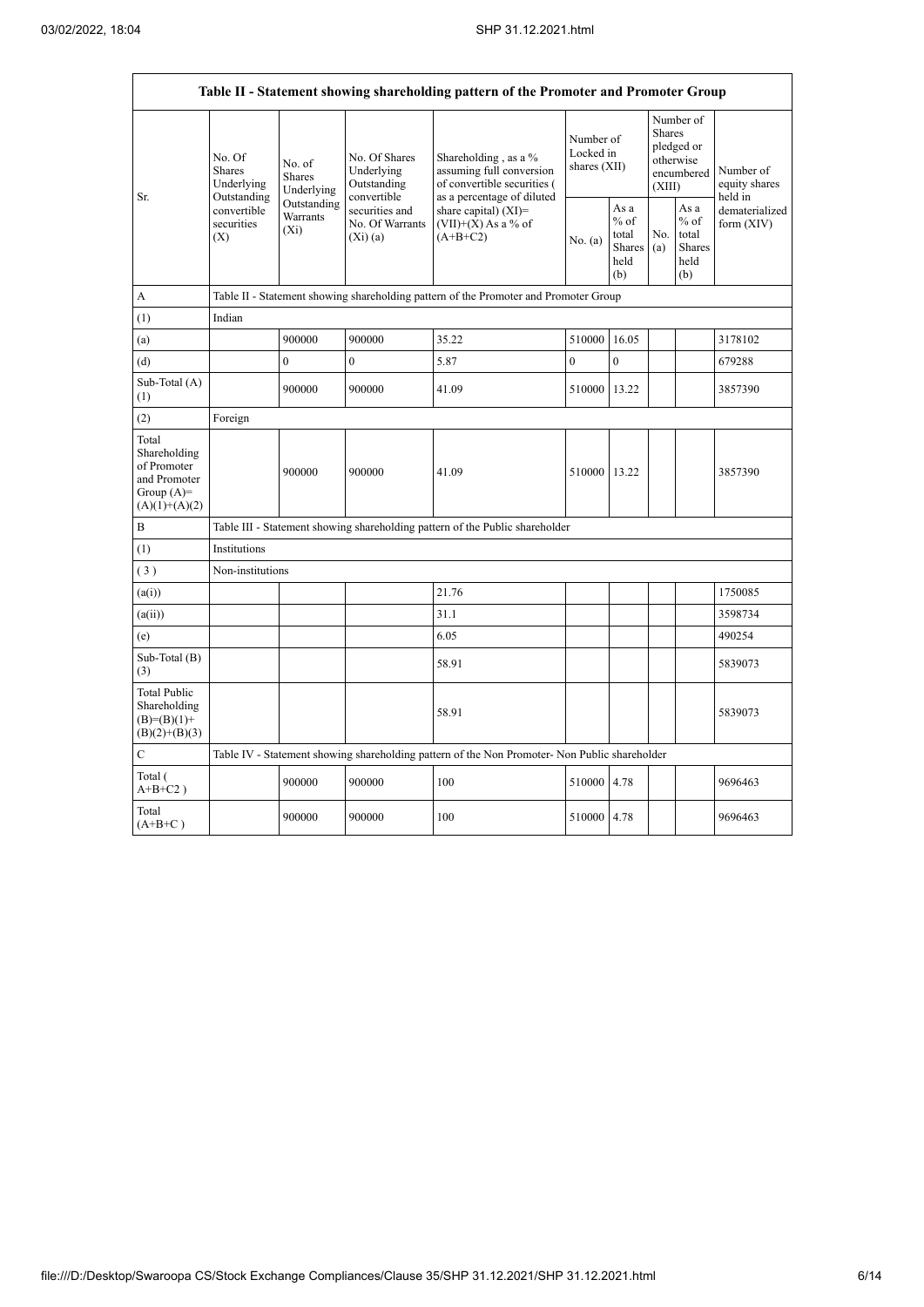| Individuals/Hindu undivided Family                                                                                                                                                                  |                                                               |                  |             |                       |                  |                        |                         |  |  |  |  |
|-----------------------------------------------------------------------------------------------------------------------------------------------------------------------------------------------------|---------------------------------------------------------------|------------------|-------------|-----------------------|------------------|------------------------|-------------------------|--|--|--|--|
| Searial No.                                                                                                                                                                                         | $\mathbf{1}$                                                  | $\sqrt{2}$       | 3           | $\overline{4}$        | $\sqrt{5}$       | 6                      | $\tau$                  |  |  |  |  |
| Name of the<br>Shareholders<br>$\left( \mathrm{I}\right)$                                                                                                                                           | KambhampatiHariBabu(HUF)                                      | Jeeja Valsaraj   | T. Valsaraj | Viswanath<br>Thottoli | Jayasree. K      | Chetana<br>Chukkapalli | Chandana<br>Kambhampati |  |  |  |  |
| PAN(II)                                                                                                                                                                                             | AABHK6483N                                                    | AAHPV7534K       | ACAPV2793F  | ACMPT3061C            | AERPK1813J       | AMMPK8331Q             | BBIPK6096A              |  |  |  |  |
| No. of fully<br>paid up equity<br>shares held<br>(IV)                                                                                                                                               | 781865                                                        | 199200           | 1024152     | 48000                 | 34400            | 11200                  | 21200                   |  |  |  |  |
| No. Of Partly<br>paid-up equity<br>shares held<br>(V)                                                                                                                                               |                                                               |                  |             |                       |                  |                        |                         |  |  |  |  |
| No. Of shares<br>underlying<br>Depository<br>Receipts (VI)                                                                                                                                          |                                                               |                  |             |                       |                  |                        |                         |  |  |  |  |
| Total nos.<br>shares held<br>$(VII) = (IV) +$<br>$(V)+(VI)$                                                                                                                                         | 781865                                                        | 199200           | 1024152     | 48000                 | 34400            | 11200                  | 21200                   |  |  |  |  |
| Shareholding<br>as a % of total<br>no. of shares<br>(calculated as<br>per SCRR,<br>1957) (VIII)<br>As a % of<br>$(A+B+C2)$                                                                          | 7.32                                                          | 1.87             | 9.59        | 0.45                  | 0.32             | 0.1                    | 0.2                     |  |  |  |  |
|                                                                                                                                                                                                     | Number of Voting Rights held in each class of securities (IX) |                  |             |                       |                  |                        |                         |  |  |  |  |
| Class eg:X                                                                                                                                                                                          | 781865                                                        | 199200           | 1024152     | 48000                 | 34400            | 11200                  | 21200                   |  |  |  |  |
| Class eg:y                                                                                                                                                                                          |                                                               |                  |             |                       |                  |                        |                         |  |  |  |  |
| Total                                                                                                                                                                                               | 781865                                                        | 199200           | 1024152     | 48000                 | 34400            | 11200                  | 21200                   |  |  |  |  |
| Total as a %<br>of Total<br>Voting rights                                                                                                                                                           | 7.32                                                          | 1.87             | 9.59        | 0.45                  | 0.32             | 0.1                    | 0.2                     |  |  |  |  |
| No. Of Shares<br>Underlying<br>Outstanding<br>convertible<br>securities $(X)$                                                                                                                       |                                                               |                  |             |                       |                  |                        |                         |  |  |  |  |
| No. of Shares<br>Underlying<br>Outstanding<br>Warrants (Xi)                                                                                                                                         | $\boldsymbol{0}$                                              | 175000           | 275000      | $\boldsymbol{0}$      | 100000           | 100000                 | $\boldsymbol{0}$        |  |  |  |  |
| No. Of Shares<br>Underlying<br>Outstanding<br>convertible<br>securities and<br>No. Of<br>Warrants (Xi)<br>(a)                                                                                       | $\mathbf{0}$                                                  | 175000           | 275000      | $\boldsymbol{0}$      | 100000           | 100000                 | $\boldsymbol{0}$        |  |  |  |  |
| Shareholding,<br>as a $\%$<br>assuming full<br>conversion of<br>convertible<br>securities (as a<br>percentage of<br>diluted share<br>capital) $(XI)=$<br>$(VII)+(Xi)(a)$<br>As a % of<br>$(A+B+C2)$ | 6.75                                                          | 3.23             | 11.22       | 0.41                  | 1.16             | 0.96                   | 0.18                    |  |  |  |  |
|                                                                                                                                                                                                     | Number of Locked in shares (XII)                              |                  |             |                       |                  |                        |                         |  |  |  |  |
| No. (a)                                                                                                                                                                                             | $\boldsymbol{0}$                                              | $\bf{0}$         | 500000      | $\boldsymbol{0}$      | $\boldsymbol{0}$ | $\boldsymbol{0}$       | 10000                   |  |  |  |  |
| As a % of<br>total Shares<br>held(b)                                                                                                                                                                | $\mathbf{0}$                                                  | $\boldsymbol{0}$ | 48.82       | $\boldsymbol{0}$      | $\boldsymbol{0}$ | $\boldsymbol{0}$       | 47.17                   |  |  |  |  |
|                                                                                                                                                                                                     | Number of Shares pledged or otherwise encumbered (XIII)       |                  |             |                       |                  |                        |                         |  |  |  |  |
| No. (a)                                                                                                                                                                                             |                                                               |                  |             |                       |                  |                        |                         |  |  |  |  |
| As a % of<br>total Shares<br>held (b)                                                                                                                                                               |                                                               |                  |             |                       |                  |                        |                         |  |  |  |  |
| Number of                                                                                                                                                                                           | 781865                                                        | 199200           | 1024152     | 48000                 | 34400            | 11200                  | 21200                   |  |  |  |  |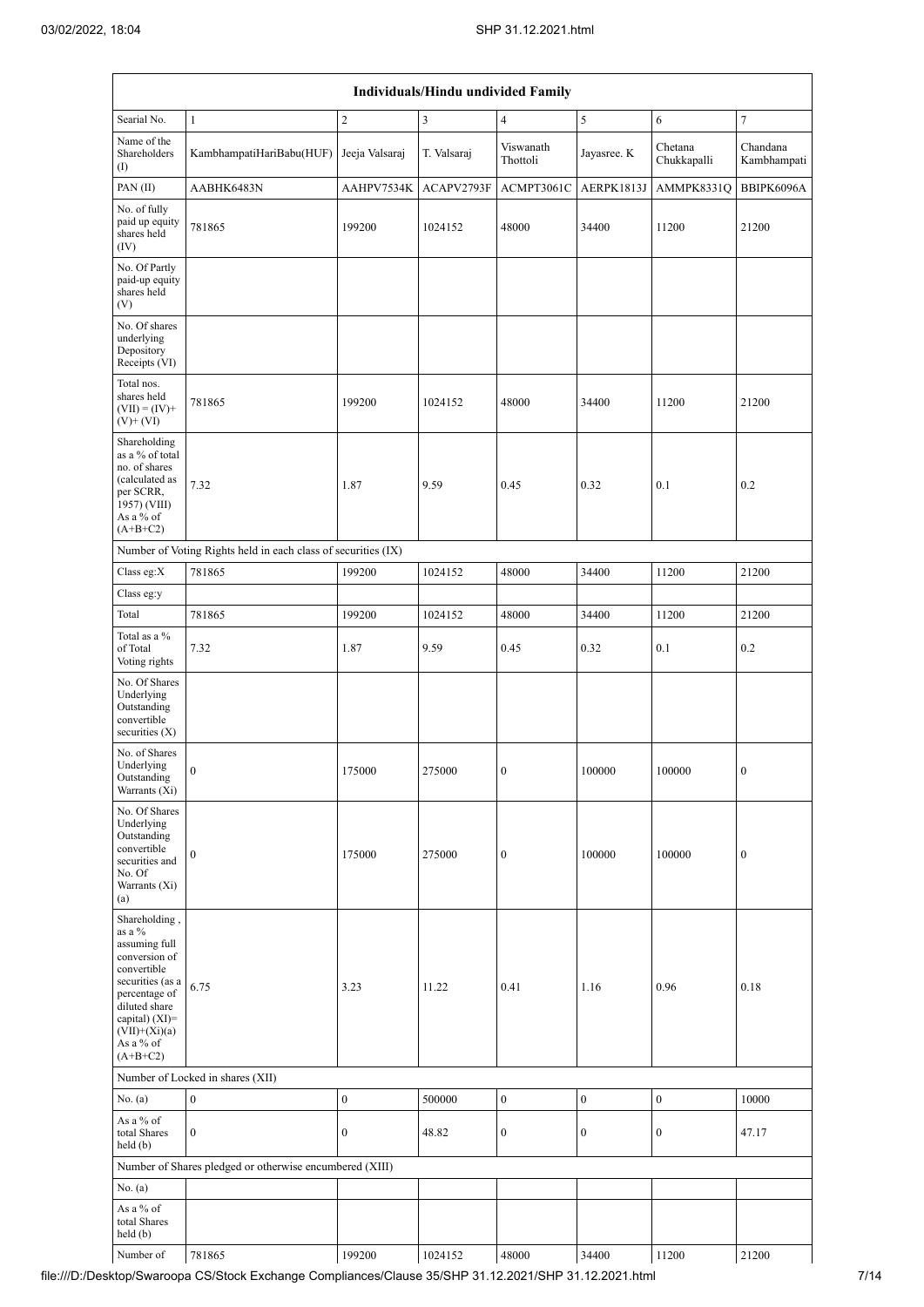## 03/02/2022, 18:04 SHP 31.12.2021.html

| equity shares<br>held in<br>dematerialized<br>form $(XIV)$ |          |                   |          |                   |                   |                |                   |  |  |  |
|------------------------------------------------------------|----------|-------------------|----------|-------------------|-------------------|----------------|-------------------|--|--|--|
| Reason for not providing PAN                               |          |                   |          |                   |                   |                |                   |  |  |  |
| Reason for not<br>providing<br>PAN                         |          |                   |          |                   |                   |                |                   |  |  |  |
| Shareholder<br>type                                        | Promoter | Promoter<br>Group | Promoter | Promoter<br>Group | Promoter<br>Group | Promoter Group | Promoter<br>Group |  |  |  |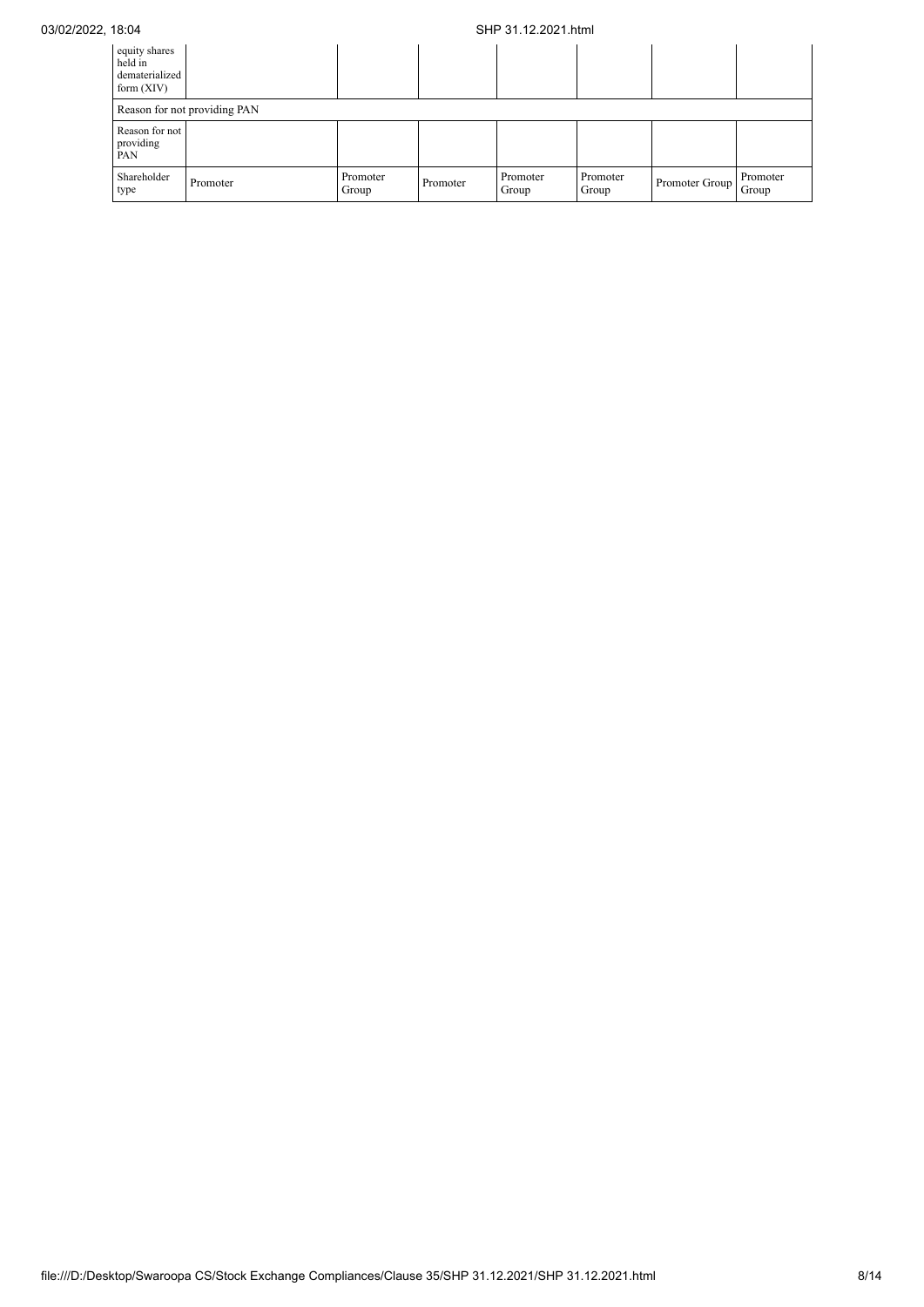| Individuals/Hindu undivided Family                                                                                                                                                         |                                                               |                   |                      |                                       |                       |  |  |  |  |  |
|--------------------------------------------------------------------------------------------------------------------------------------------------------------------------------------------|---------------------------------------------------------------|-------------------|----------------------|---------------------------------------|-----------------------|--|--|--|--|--|
| Searial No.                                                                                                                                                                                | 8                                                             | 9                 | 10                   | 11                                    |                       |  |  |  |  |  |
| Name of the<br>Shareholders (I)                                                                                                                                                            | Kambhampati<br>Venkatesh                                      | Vijeta Valsaraj   | Vineesha<br>Valsaraj | <b>KAMBHAMPATI</b><br><b>HARIBABU</b> | Click here to go back |  |  |  |  |  |
| PAN(II)                                                                                                                                                                                    | AXKPK8325K                                                    | AFSPV9350F        | AKSPV9104G           | AAMPH6509B                            | Total                 |  |  |  |  |  |
| No. of fully paid<br>up equity shares<br>held $(IV)$                                                                                                                                       | 191200                                                        | 430400            | 430400               | 6085                                  | 3178102               |  |  |  |  |  |
| No. Of Partly paid-<br>up equity shares<br>held(V)                                                                                                                                         |                                                               |                   |                      |                                       |                       |  |  |  |  |  |
| No. Of shares<br>underlying<br>Depository<br>Receipts (VI)                                                                                                                                 |                                                               |                   |                      |                                       |                       |  |  |  |  |  |
| Total nos. shares<br>held $(VII) = (IV) +$<br>$(V)$ + $(VI)$                                                                                                                               | 191200                                                        | 430400            | 430400               | 6085                                  | 3178102               |  |  |  |  |  |
| Shareholding as a<br>% of total no. of<br>shares (calculated<br>as per SCRR,<br>1957) (VIII) As a<br>% of $(A+B+C2)$                                                                       | 1.79                                                          | 4.03              | 4.03                 | 0.06                                  | 29.76                 |  |  |  |  |  |
|                                                                                                                                                                                            | Number of Voting Rights held in each class of securities (IX) |                   |                      |                                       |                       |  |  |  |  |  |
| Class eg:X                                                                                                                                                                                 | 191200                                                        | 430400            | 430400               | 6085                                  | 3178102               |  |  |  |  |  |
| Class eg:y                                                                                                                                                                                 |                                                               |                   |                      |                                       |                       |  |  |  |  |  |
| Total                                                                                                                                                                                      | 191200                                                        | 430400            | 430400               | 6085                                  | 3178102               |  |  |  |  |  |
| Total as a % of<br>Total Voting rights                                                                                                                                                     | 1.79                                                          | 4.03              | 4.03                 | 0.06                                  | 29.76                 |  |  |  |  |  |
| No. Of Shares<br>Underlying<br>Outstanding<br>convertible<br>securities $(X)$                                                                                                              |                                                               |                   |                      |                                       |                       |  |  |  |  |  |
| No. of Shares<br>Underlying<br>Outstanding<br>Warrants (Xi)                                                                                                                                | $\boldsymbol{0}$                                              | $\boldsymbol{0}$  | 0                    | 250000                                | 900000                |  |  |  |  |  |
| No. Of Shares<br>Underlying<br>Outstanding<br>convertible<br>securities and No.<br>Of Warrants (Xi)<br>(a)                                                                                 | $\boldsymbol{0}$                                              | $\boldsymbol{0}$  | $\mathbf{0}$         | 250000                                | 900000                |  |  |  |  |  |
| Shareholding, as a<br>% assuming full<br>conversion of<br>convertible<br>securities (as a<br>percentage of<br>diluted share<br>capital) $(XI)=$<br>$(VII)+(Xi)(a) As a$<br>% of $(A+B+C2)$ | 1.65                                                          | 3.72              | 3.72                 | 2.21                                  | 35.22                 |  |  |  |  |  |
| Number of Locked in shares (XII)                                                                                                                                                           |                                                               |                   |                      |                                       |                       |  |  |  |  |  |
| No. (a)                                                                                                                                                                                    | $\overline{0}$                                                | $\boldsymbol{0}$  | $\boldsymbol{0}$     | $\boldsymbol{0}$                      | 510000                |  |  |  |  |  |
| As a % of total<br>Shares held (b)                                                                                                                                                         | $\theta$                                                      | $\mathbf{0}$      | $\overline{0}$       | $\bf{0}$                              | 16.05                 |  |  |  |  |  |
|                                                                                                                                                                                            | Number of Shares pledged or otherwise encumbered (XIII)       |                   |                      |                                       |                       |  |  |  |  |  |
| No. (a)                                                                                                                                                                                    |                                                               |                   |                      |                                       |                       |  |  |  |  |  |
| As a % of total<br>Shares held (b)                                                                                                                                                         |                                                               |                   |                      |                                       |                       |  |  |  |  |  |
| Number of equity<br>shares held in<br>dematerialized<br>form $(XIV)$                                                                                                                       | 191200                                                        | 430400            | 430400               | 6085                                  | 3178102               |  |  |  |  |  |
| Reason for not providing PAN                                                                                                                                                               |                                                               |                   |                      |                                       |                       |  |  |  |  |  |
| Reason for not<br>providing PAN                                                                                                                                                            |                                                               |                   |                      |                                       |                       |  |  |  |  |  |
| Shareholder type                                                                                                                                                                           | Promoter Group                                                | Promoter<br>Group | Promoter Group       | Promoter Group                        |                       |  |  |  |  |  |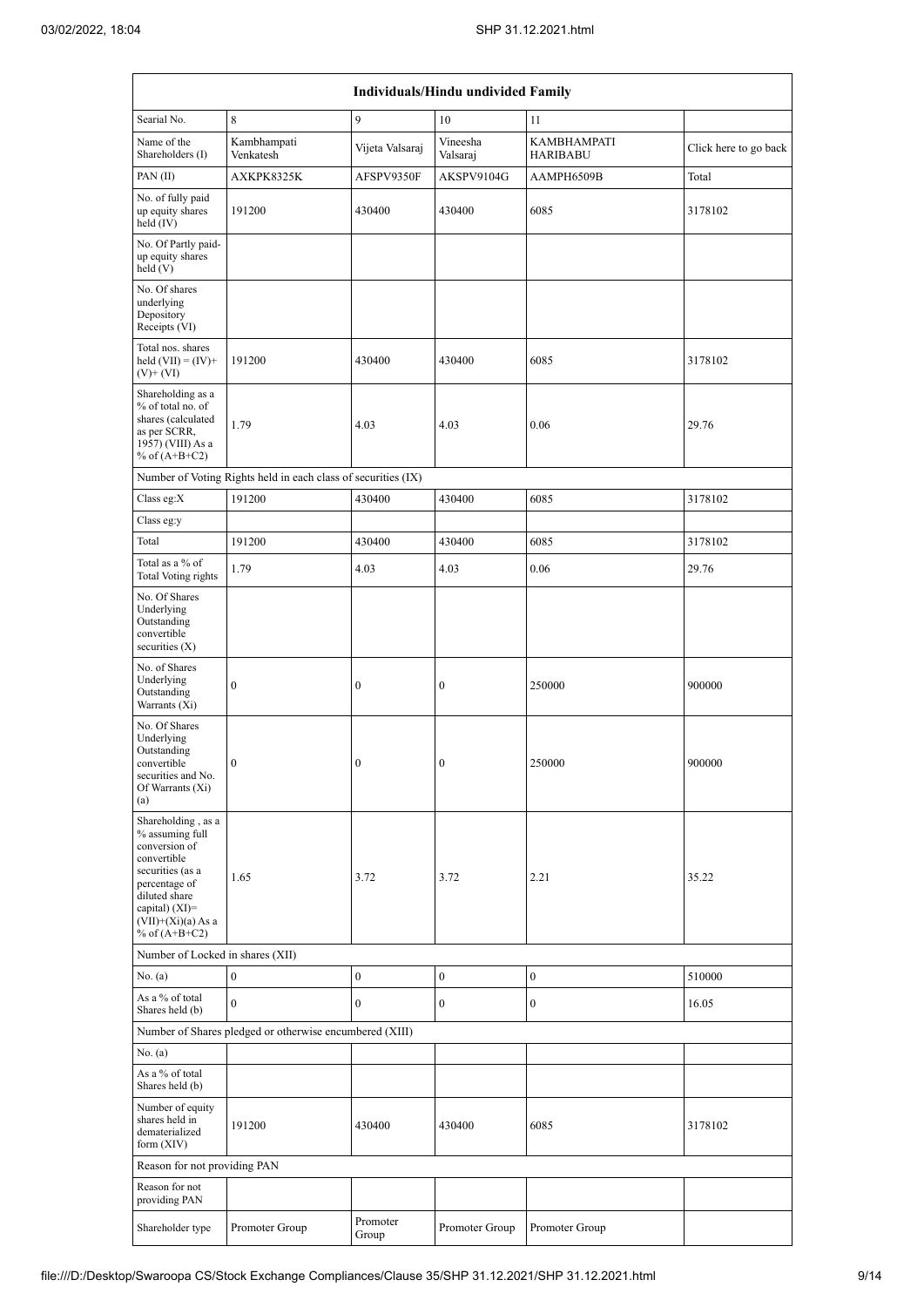|                                                                                                                                                                                        | Any Other (specify)                                           |                       |  |  |  |  |  |  |  |  |  |
|----------------------------------------------------------------------------------------------------------------------------------------------------------------------------------------|---------------------------------------------------------------|-----------------------|--|--|--|--|--|--|--|--|--|
| Searial No.                                                                                                                                                                            | $\,1$                                                         |                       |  |  |  |  |  |  |  |  |  |
| Category                                                                                                                                                                               | <b>Bodies Corporate</b>                                       | Click here to go back |  |  |  |  |  |  |  |  |  |
| Name of the<br>Shareholders (I)                                                                                                                                                        | TVR Estates & Resorts Private Limited                         |                       |  |  |  |  |  |  |  |  |  |
| PAN $(II)$                                                                                                                                                                             | AAACK9381P                                                    | Total                 |  |  |  |  |  |  |  |  |  |
| No. of the<br>Shareholders (I)                                                                                                                                                         | $\mathbf{1}$                                                  | $\mathbf{1}$          |  |  |  |  |  |  |  |  |  |
| No. of fully paid<br>up equity shares<br>held (IV)                                                                                                                                     | 679288                                                        | 679288                |  |  |  |  |  |  |  |  |  |
| No. Of Partly paid-<br>up equity shares<br>held(V)                                                                                                                                     |                                                               |                       |  |  |  |  |  |  |  |  |  |
| No. Of shares<br>underlying<br>Depository<br>Receipts (VI)                                                                                                                             |                                                               |                       |  |  |  |  |  |  |  |  |  |
| Total nos. shares<br>held $(VII) = (IV) +$<br>$(V)$ + $(VI)$                                                                                                                           | 679288                                                        | 679288                |  |  |  |  |  |  |  |  |  |
| Shareholding as a<br>% of total no. of<br>shares (calculated<br>as per SCRR,<br>1957) (VIII) As a<br>% of $(A+B+C2)$                                                                   | 6.36                                                          | 6.36                  |  |  |  |  |  |  |  |  |  |
|                                                                                                                                                                                        | Number of Voting Rights held in each class of securities (IX) |                       |  |  |  |  |  |  |  |  |  |
| Class eg: X                                                                                                                                                                            | 679288                                                        | 679288                |  |  |  |  |  |  |  |  |  |
| Class eg:y                                                                                                                                                                             |                                                               |                       |  |  |  |  |  |  |  |  |  |
| Total                                                                                                                                                                                  | 679288                                                        | 679288                |  |  |  |  |  |  |  |  |  |
| Total as a % of<br>Total Voting rights                                                                                                                                                 | 6.36                                                          | 6.36                  |  |  |  |  |  |  |  |  |  |
| No. Of Shares<br>Underlying<br>Outstanding<br>convertible<br>securities $(X)$                                                                                                          |                                                               |                       |  |  |  |  |  |  |  |  |  |
| No. of Shares<br>Underlying<br>Outstanding<br>Warrants (Xi)                                                                                                                            | $\boldsymbol{0}$                                              | $\boldsymbol{0}$      |  |  |  |  |  |  |  |  |  |
| No. Of Shares<br>Underlying<br>Outstanding<br>convertible<br>securities and No.<br>Of Warrants (Xi)<br>(a)                                                                             | $\boldsymbol{0}$                                              | $\boldsymbol{0}$      |  |  |  |  |  |  |  |  |  |
| Shareholding, as a<br>% assuming full<br>conversion of<br>convertible<br>securities (as a<br>percentage of<br>diluted share<br>capital) $(XI)=$<br>$(VII)+(X)$ As a %<br>of $(A+B+C2)$ | 5.87                                                          | 5.87                  |  |  |  |  |  |  |  |  |  |
| Number of Locked in shares (XII)                                                                                                                                                       |                                                               |                       |  |  |  |  |  |  |  |  |  |
| No. (a)                                                                                                                                                                                | $\boldsymbol{0}$                                              | $\boldsymbol{0}$      |  |  |  |  |  |  |  |  |  |
| As a % of total<br>Shares held (b)                                                                                                                                                     | $\mathbf{0}$                                                  | $\boldsymbol{0}$      |  |  |  |  |  |  |  |  |  |
|                                                                                                                                                                                        | Number of Shares pledged or otherwise encumbered (XIII)       |                       |  |  |  |  |  |  |  |  |  |
| No. (a)                                                                                                                                                                                |                                                               |                       |  |  |  |  |  |  |  |  |  |
| As a % of total<br>Shares held (b)                                                                                                                                                     |                                                               |                       |  |  |  |  |  |  |  |  |  |
| Number of equity<br>shares held in<br>dematerialized<br>form $(XIV)$                                                                                                                   | 679288                                                        | 679288                |  |  |  |  |  |  |  |  |  |
| Reason for not providing PAN                                                                                                                                                           |                                                               |                       |  |  |  |  |  |  |  |  |  |
| Reason for not                                                                                                                                                                         |                                                               |                       |  |  |  |  |  |  |  |  |  |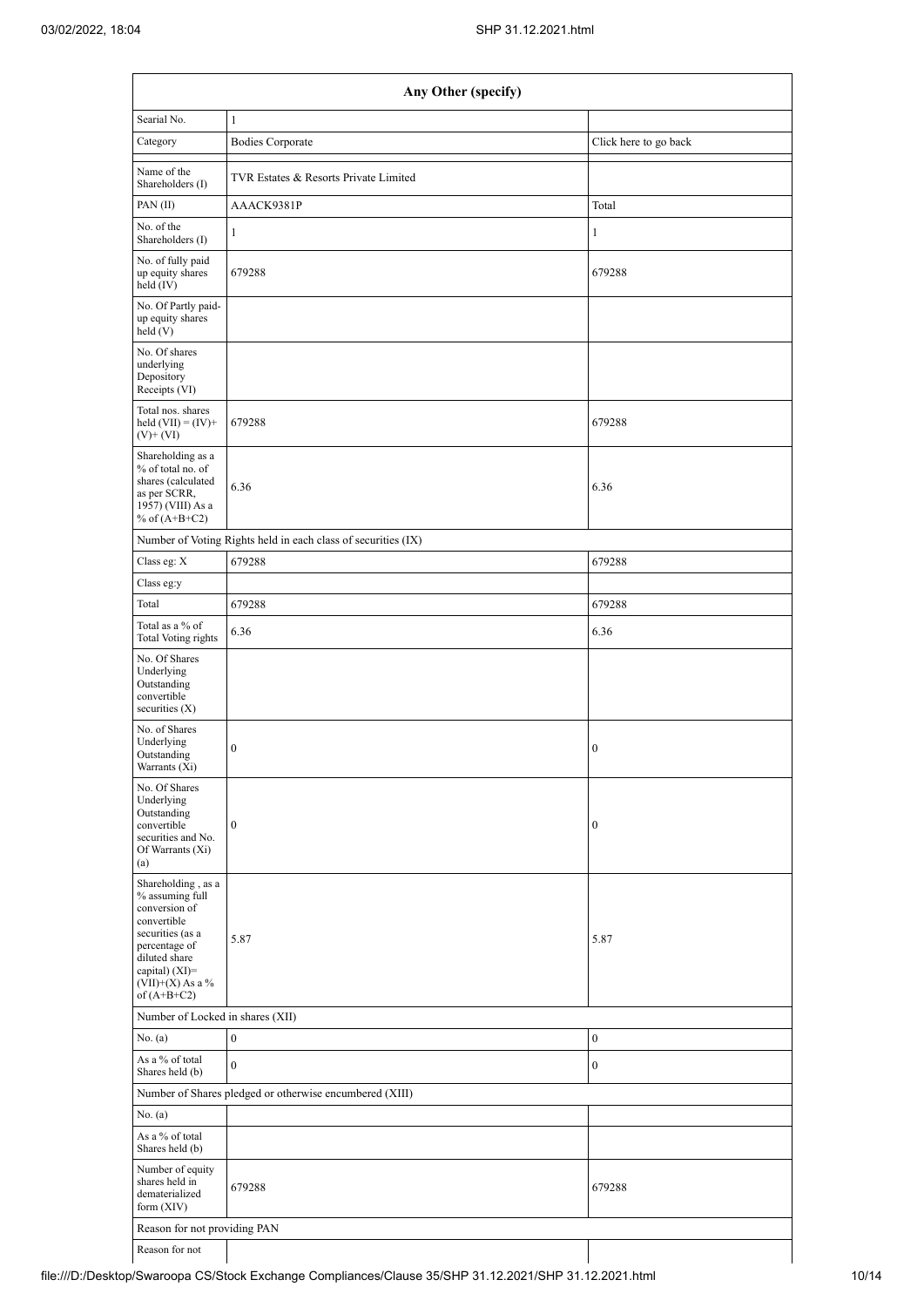| providing PAN                |                |  |
|------------------------------|----------------|--|
| Shareholder type<br>$\sim$ 1 | Promoter Group |  |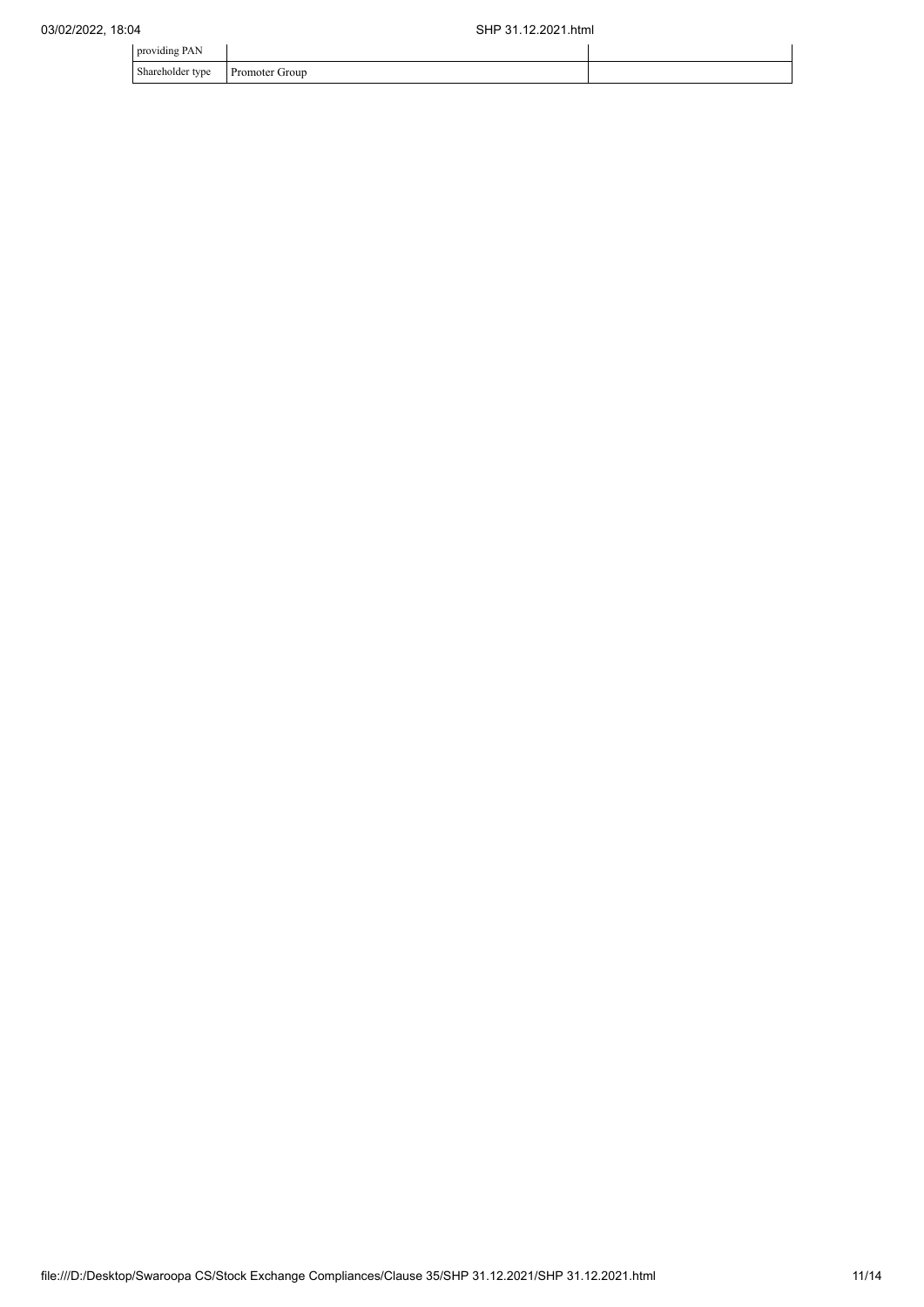Ē

| Individuals - ii. Individual shareholders holding nominal share capital in excess of Rs. 2 lakhs.                                                                                      |                                                               |                   |                                                  |                        |                                          |                                            |                                                    |  |  |  |
|----------------------------------------------------------------------------------------------------------------------------------------------------------------------------------------|---------------------------------------------------------------|-------------------|--------------------------------------------------|------------------------|------------------------------------------|--------------------------------------------|----------------------------------------------------|--|--|--|
| Searial No.                                                                                                                                                                            | $\mathbf{1}$                                                  | $\boldsymbol{2}$  | $\mathfrak{Z}$                                   | $\sqrt{4}$             | 5                                        | 6                                          | $\tau$                                             |  |  |  |
| Name of the<br>Shareholders (I)                                                                                                                                                        | <b>DEEPAK</b><br>MURALI                                       | ADITYA<br>ACHANTA | <b>DHARMESH</b><br><b>BIPIN</b><br><b>BADANI</b> | G V V<br>SATYANARAYANA | <b>GANTA</b><br>LAKSHMI<br><b>ANUSHA</b> | <b>PINAKIN</b><br>CHIMANLAL<br><b>SHAH</b> | <b>SHEETAL</b><br><b>DHARMESH</b><br><b>BADANI</b> |  |  |  |
| PAN(II)                                                                                                                                                                                | ANMPM8282B                                                    | AUUPA9974H        | AATPB8094L                                       | AIYPS2412A             | AVIPG4597R                               | AEAPS0317Q                                 | AITPM5150A                                         |  |  |  |
| No. of fully<br>paid up equity<br>shares held (IV)                                                                                                                                     | 405990                                                        | 988507            | 192200                                           | 130200                 | 191200                                   | 307682                                     | 196900                                             |  |  |  |
| No. Of Partly<br>paid-up equity<br>shares held (V)                                                                                                                                     |                                                               |                   |                                                  |                        |                                          |                                            |                                                    |  |  |  |
| No. Of shares<br>underlying<br>Depository<br>Receipts (VI)                                                                                                                             |                                                               |                   |                                                  |                        |                                          |                                            |                                                    |  |  |  |
| Total nos.<br>shares held<br>$(VII) = (IV) +$<br>$(V)$ + $(VI)$                                                                                                                        | 405990                                                        | 988507            | 192200                                           | 130200                 | 191200                                   | 307682                                     | 196900                                             |  |  |  |
| Shareholding as<br>a % of total no.<br>of shares<br>(calculated as<br>per SCRR,<br>1957) (VIII) As<br>a % of<br>$(A+B+C2)$                                                             | 3.8                                                           | 9.26              | 1.8                                              | 1.22                   | 1.79                                     | 2.88                                       | 1.84                                               |  |  |  |
|                                                                                                                                                                                        | Number of Voting Rights held in each class of securities (IX) |                   |                                                  |                        |                                          |                                            |                                                    |  |  |  |
| Class eg: X                                                                                                                                                                            | 405990                                                        | 988507            | 192200                                           | 130200                 | 191200                                   | 307682                                     | 196900                                             |  |  |  |
| Class eg:y                                                                                                                                                                             |                                                               |                   |                                                  |                        |                                          |                                            |                                                    |  |  |  |
| Total                                                                                                                                                                                  | 405990                                                        | 988507            | 192200                                           | 130200                 | 191200                                   | 307682                                     | 196900                                             |  |  |  |
| Total as a % of<br><b>Total Voting</b><br>rights                                                                                                                                       | 3.8                                                           | 9.26              | 1.8                                              | 1.22                   | 1.79                                     | 2.88                                       | 1.84                                               |  |  |  |
| No. Of Shares<br>Underlying<br>Outstanding<br>convertible<br>securities $(X)$                                                                                                          |                                                               |                   |                                                  |                        |                                          |                                            |                                                    |  |  |  |
| No. of Shares<br>Underlying<br>Outstanding<br>Warrants (Xi)                                                                                                                            |                                                               |                   |                                                  |                        |                                          |                                            |                                                    |  |  |  |
| No. Of Shares<br>Underlying<br>Outstanding<br>convertible<br>securities and<br>No. Of Warrants<br>(Xi)(a)                                                                              |                                                               |                   |                                                  |                        |                                          |                                            |                                                    |  |  |  |
| Shareholding,<br>as a % assuming<br>full conversion<br>of convertible<br>securities (as a<br>percentage of<br>diluted share<br>capital) $(XI)=$<br>$(VII)+(X)$ As a<br>% of $(A+B+C2)$ | 3.51                                                          | 8.54              | 1.66                                             | 1.12                   | 1.65                                     | 2.66                                       | 1.7                                                |  |  |  |
|                                                                                                                                                                                        | Number of Locked in shares (XII)                              |                   |                                                  |                        |                                          |                                            |                                                    |  |  |  |
| No. (a)                                                                                                                                                                                |                                                               |                   |                                                  |                        |                                          |                                            |                                                    |  |  |  |
| As a % of total<br>Shares held (b)                                                                                                                                                     |                                                               |                   |                                                  |                        |                                          |                                            |                                                    |  |  |  |
| Number of<br>equity shares<br>held in<br>dematerialized<br>form $(XIV)$                                                                                                                | 405990                                                        | 988507            | 192200                                           | 130200                 | 191200                                   | 307682                                     | 196900                                             |  |  |  |
| Reason for not providing PAN                                                                                                                                                           |                                                               |                   |                                                  |                        |                                          |                                            |                                                    |  |  |  |
| Reason for not<br>providing PAN                                                                                                                                                        |                                                               |                   |                                                  |                        |                                          |                                            |                                                    |  |  |  |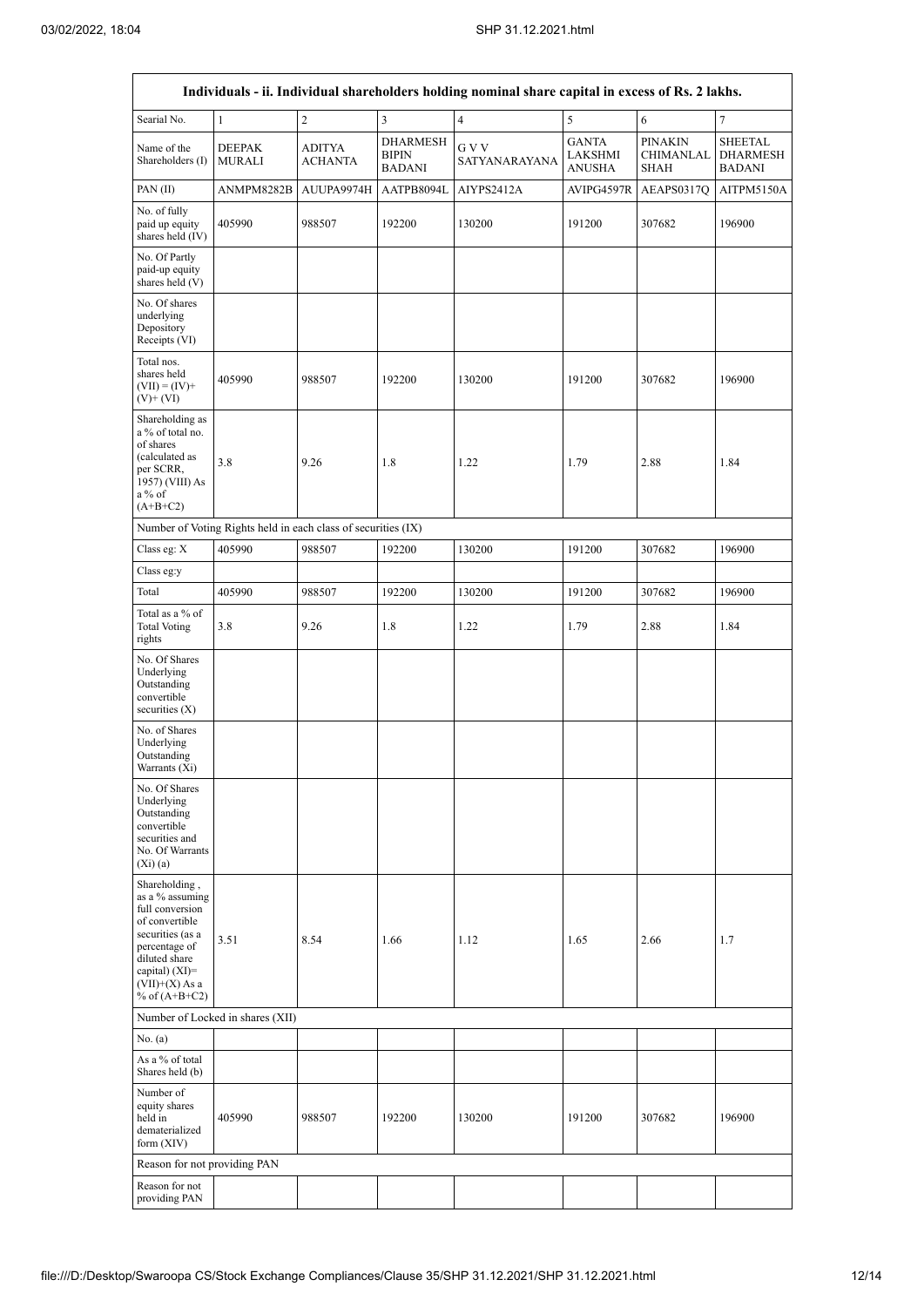| Individuals - ii. Individual shareholders holding nominal share capital in excess of Rs. 2 lakhs.                                                                                      |             |                          |                   |                       |  |  |  |  |  |  |  |
|----------------------------------------------------------------------------------------------------------------------------------------------------------------------------------------|-------------|--------------------------|-------------------|-----------------------|--|--|--|--|--|--|--|
| Searial No.                                                                                                                                                                            | 8           | 9                        | 10                |                       |  |  |  |  |  |  |  |
| Name of the<br>Shareholders (I)                                                                                                                                                        | TRIPTA RANI | VITTU BAJRANGLAL AGARWAL | SATYASREE ACHANTA | Click here to go back |  |  |  |  |  |  |  |
| PAN(II)                                                                                                                                                                                | AHMPR6584R  | ADLPA2915L               | AUZPA5004D        | Total                 |  |  |  |  |  |  |  |
| No. of fully paid<br>up equity shares<br>held $(IV)$                                                                                                                                   | 125000      | 138688                   | 321816            |                       |  |  |  |  |  |  |  |
| No. Of Partly paid-<br>up equity shares<br>held(V)                                                                                                                                     |             |                          |                   |                       |  |  |  |  |  |  |  |
| No. Of shares<br>underlying<br>Depository<br>Receipts (VI)                                                                                                                             |             |                          |                   |                       |  |  |  |  |  |  |  |
| Total nos. shares<br>held $(VII) = (IV) +$<br>$(V)$ + $(VI)$                                                                                                                           | 125000      | 138688                   | 2998183           |                       |  |  |  |  |  |  |  |
| Shareholding as a<br>% of total no. of<br>shares (calculated<br>as per SCRR,<br>1957) (VIII) As a<br>% of $(A+B+C2)$                                                                   | 1.17        | 1.3                      | 3.01              | 28.08                 |  |  |  |  |  |  |  |
| Number of Voting Rights held in each class of securities (IX)                                                                                                                          |             |                          |                   |                       |  |  |  |  |  |  |  |
| Class eg: X                                                                                                                                                                            | 125000      | 138688                   | 321816            | 2998183               |  |  |  |  |  |  |  |
| Class eg:y                                                                                                                                                                             |             |                          |                   |                       |  |  |  |  |  |  |  |
| Total                                                                                                                                                                                  | 125000      | 138688                   | 321816            | 2998183               |  |  |  |  |  |  |  |
| Total as a % of<br><b>Total Voting rights</b>                                                                                                                                          | 1.17        | 1.3                      | 3.01              | 28.08                 |  |  |  |  |  |  |  |
| No. Of Shares<br>Underlying<br>Outstanding<br>convertible<br>securities $(X)$                                                                                                          |             |                          |                   |                       |  |  |  |  |  |  |  |
| No. of Shares<br>Underlying<br>Outstanding<br>Warrants (Xi)                                                                                                                            |             |                          |                   |                       |  |  |  |  |  |  |  |
| No. Of Shares<br>Underlying<br>Outstanding<br>convertible<br>securities and No.<br>Of Warrants (Xi)<br>(a)                                                                             |             |                          |                   |                       |  |  |  |  |  |  |  |
| Shareholding, as a<br>% assuming full<br>conversion of<br>convertible<br>securities (as a<br>percentage of<br>diluted share<br>capital) $(XI)=$<br>$(VII)+(X)$ As a %<br>of $(A+B+C2)$ | 1.08        | 1.2                      | 2.78              | 25.89                 |  |  |  |  |  |  |  |
| Number of Locked in shares (XII)                                                                                                                                                       |             |                          |                   |                       |  |  |  |  |  |  |  |
| No. $(a)$                                                                                                                                                                              |             |                          |                   |                       |  |  |  |  |  |  |  |
| As a % of total<br>Shares held (b)                                                                                                                                                     |             |                          |                   |                       |  |  |  |  |  |  |  |
| Number of equity<br>shares held in<br>dematerialized<br>form (XIV)                                                                                                                     | 125000      | 138688                   | 321816            | 2998183               |  |  |  |  |  |  |  |
| Reason for not providing PAN                                                                                                                                                           |             |                          |                   |                       |  |  |  |  |  |  |  |
| Reason for not<br>providing PAN                                                                                                                                                        |             |                          |                   |                       |  |  |  |  |  |  |  |